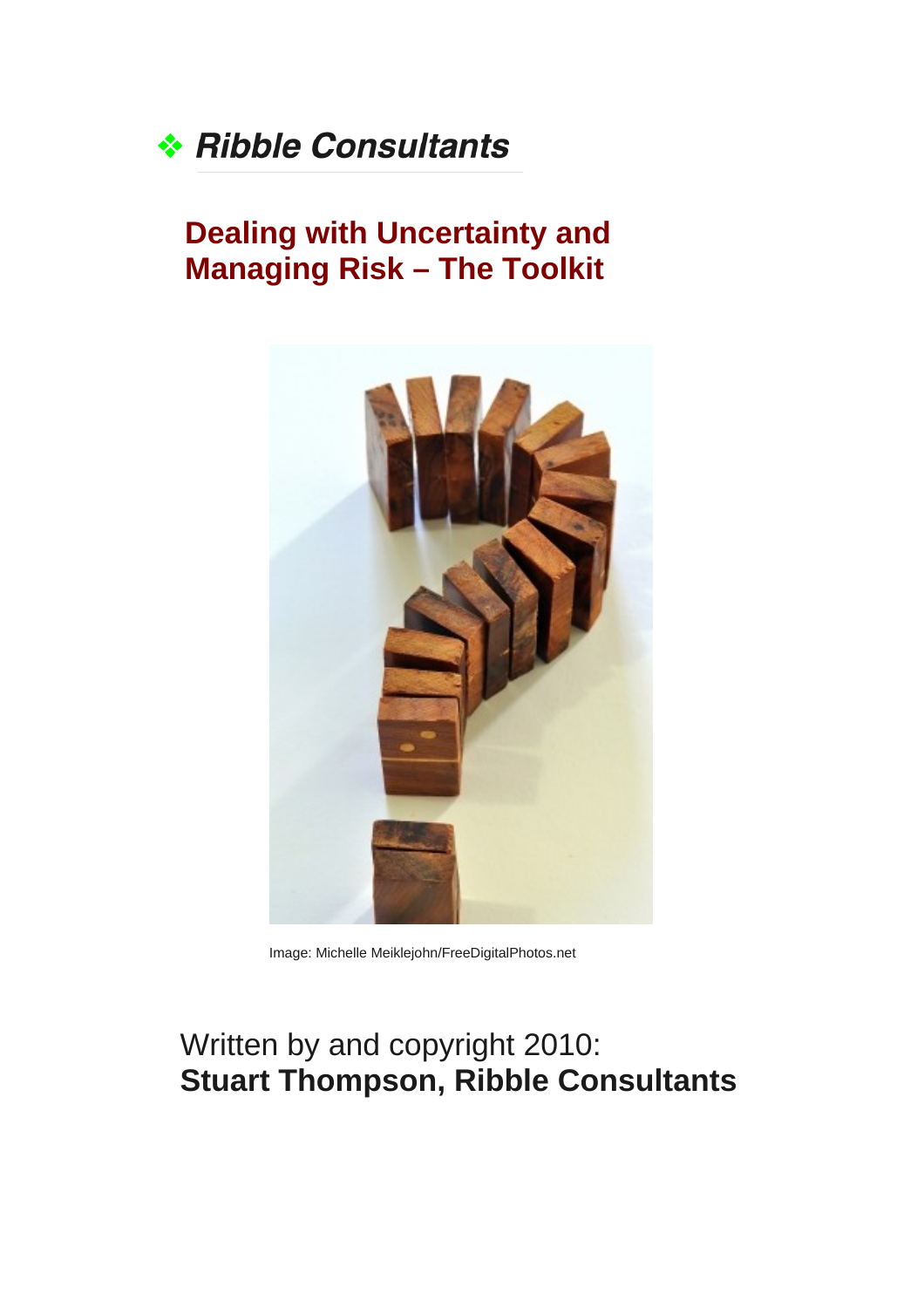#### **Introduction**

#### **Who is this toolkit for?**

This toolkit is for anyone who has to find ways of dealing with uncertainty. It has a set of tools which help to break that overwhelming feeling of crisis into more manageable things you can do to mitigate the effects of not knowing what the future will be.

We've aimed the discussion and examples at the third sector but honestly speaking they apply to many other organisations, both public and private as well so we hope that it's applicable to a wider audience.

Of course, we're imaging you're someone who has some power to do something and not *just* a victim of an uncertain environment. That probably means most of us – we're often not as powerless as we think. Just the fact of thinking about how we could deal with a problem if we had the power is half way to finding an answer – or suggesting an answer to the person who can. So, please try to use the tools in a participative way, even if you're not the one that makes decisions in the organisation.

Finally, one of the ways of dealing with uncertainty is cooperation so please use the tools and examples in this toolkit to promote and stimulate discussion with your colleagues and other stakeholders. Perhaps we can do together what we cannot do separately.

#### **Why do we need a toolkit for dealing with uncertainty?**

We live in interesting and uncertain times. Often it seems that there's nothing we can do about it – the environment changes in an unpredictable way and we have to react to whatever comes up. For this reasons, to many people, uncertainty about the future is seen as a curse – we'd like to continue doing things the way we always did. But for others it is an opportunity – maybe the future doesn't have to be like the past, and those who wait to react are likely to be left behind.

Generally success in life, in projects, life, and business requires us to deal with uncertainty and the winners are not just those who happen to be lucky but also those who learn how to cope with uncertainties and see problems as opportunities. The most successful entrepreneurs gamble – but in a calculated way, not taking risks for the sake of it. We'd like to try to convince you that there are simple ways that everyone can do this.

How we deal with uncertainty depends partly on how we regard it. Many of us see uncertainty as an all-pervasive threat where we are a victim of forces which we cannot control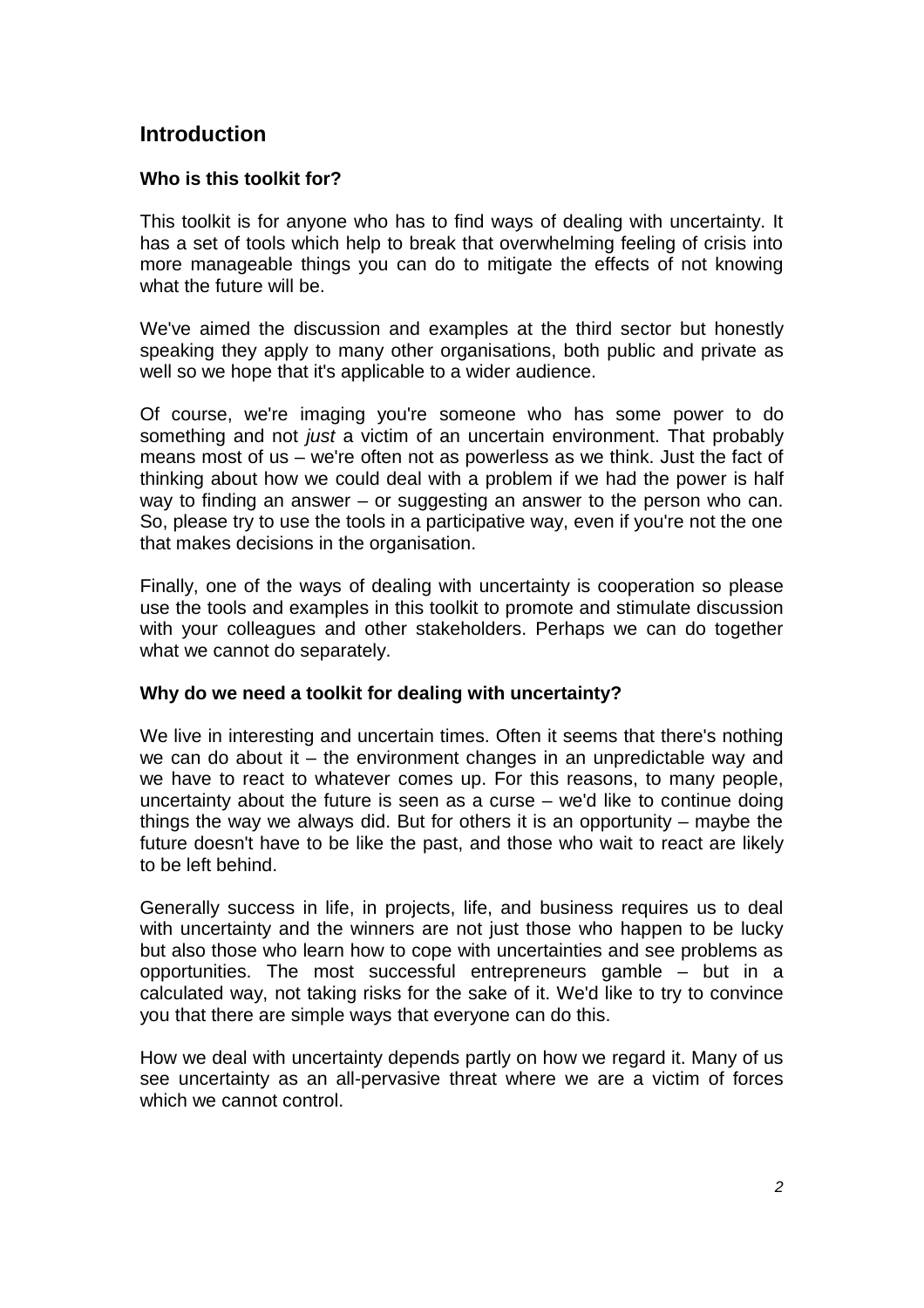This toolkit is try and help you think differently:

- Uncertainty can be an opportunity as much as it is a threat
- Those who win can make their own luck uncertainty does not affect all equally
- The fact that we can't deal with everything doesn't mean that we can't minimise the risks around things we can control
- If we position ourselves well we can reduce the threats that uncertainty produces and seize the opportunities.

#### **How can you use a toolkit to deal with uncertainty?**

The simple answer is: use the individual tools. You need to think which are the right tools for dealing with situation you find yourself in, and we have a section which shows you how they're divided and which questions they answer. Or alternatively (assuming you've time with all that uncertainty around you) you can browse through the whole toolkit and see which approaches strike a chord and make sense to your situation.

Anyway, good luck! We hope this is useful and if you find positive or negative things about the contents, please let us know so that we can improve it for future editions.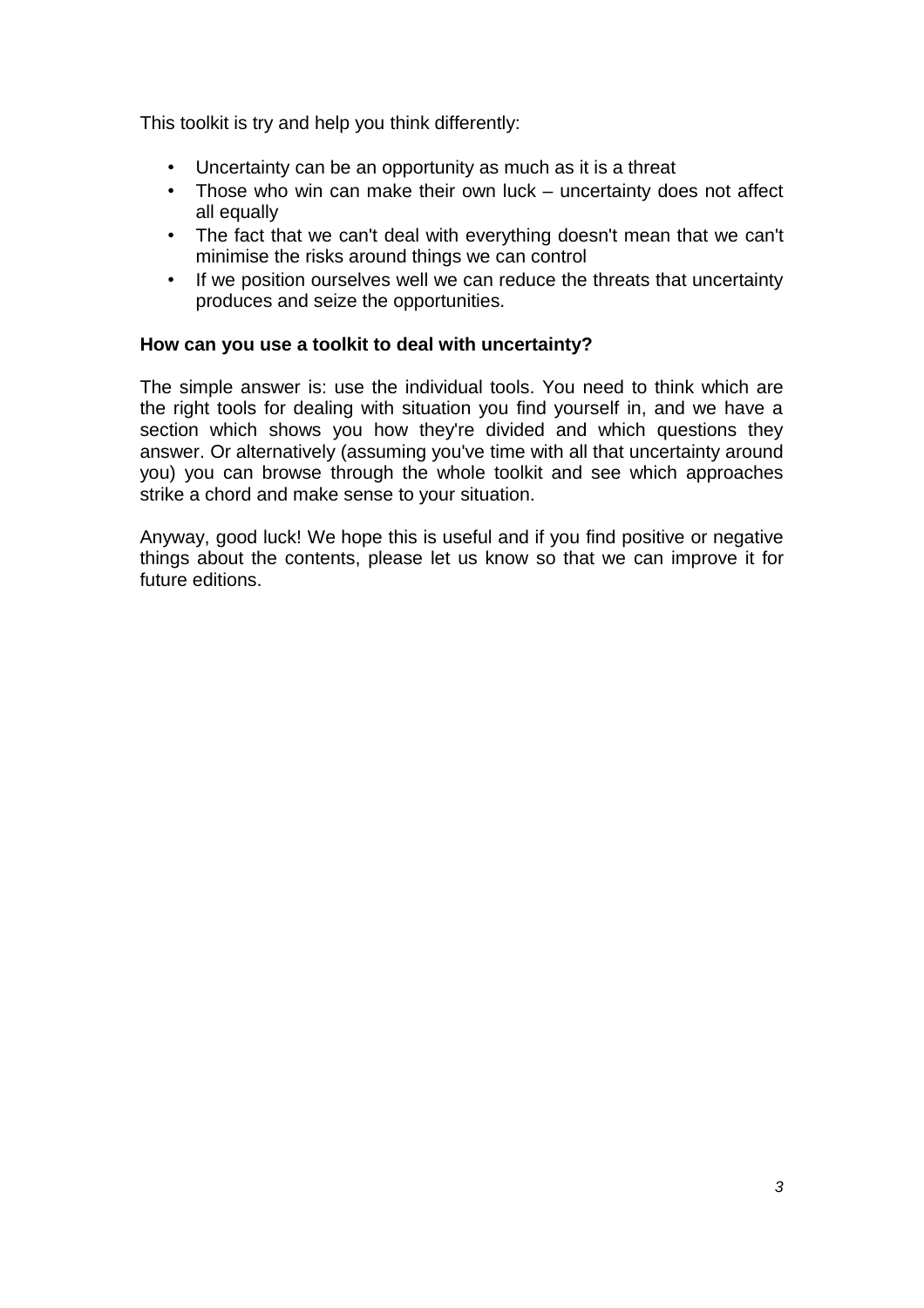#### **Structure of the Toolkit**

The toolkit is divided into the following sections

1. A theoretical section

You might wonder why there's a theoretical bit in a practical toolkit. The reason for this is that dealing with uncertainty isn't just about narrative it's also about calculations (taking calculated risks) and making decisions based on real information. Mostly these are examples to make you think – probabilities and statistics are often counter-intuitive.

Reading this bit will help you use some of the tools more effectively.

2. A section on how to choose your tools

There are different reasons we try to deal with uncertainty and there are different types of uncertainty in different situations – whether we know what it is and whether we have any control over it. So, this section tries to match the need you have with the tools that might help.

Start reading here if your not sure how to approach the problem (or even if you're not sure what the problem is other than feeling uncertain about the future).

3. A section describing the tools

For each tool there are brief examples of how to make best use of the technique and, where relevant, links to sources of additional information.

We divide the tools into four sections

- A Tools related to identifying and quantifying risks and uncertainties. Which things should we worry about? What is the likelihood that something will go wrong?
- B Tools related to keeping uncertainty and risk under control internally. How do we make sure that we are not tripped up by problems we already know about?
- C Tools related to dealing with external events which we can identify. When do we need to start doing something about project funding coming to an end? How do we put ourselves in the right position to win the next service level agreement from the Council?
- D Tools related to dealing with the unknown and making the organisation more resilient to unexpected external events.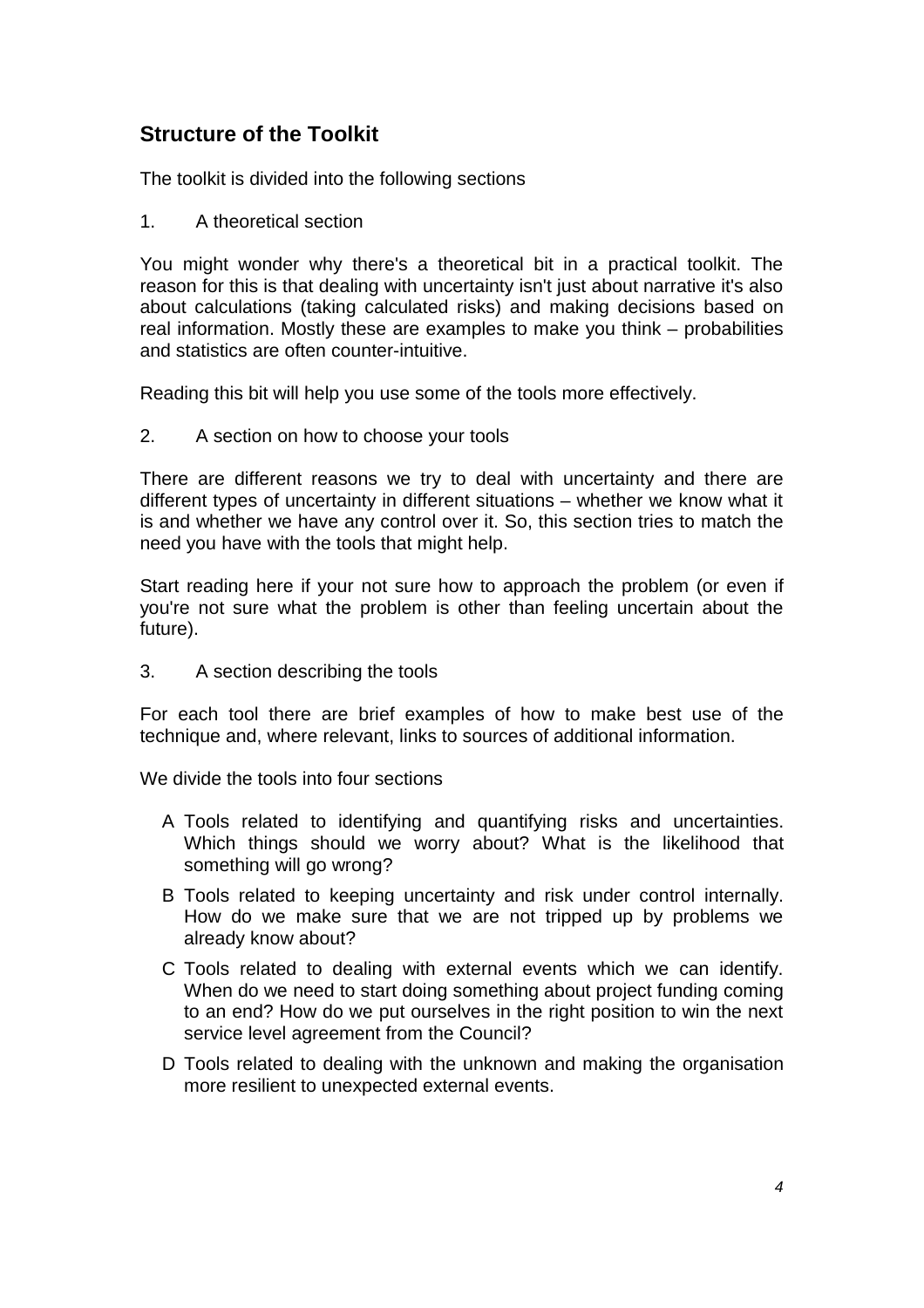You can read this by section or use it as reference if you know which tool your looking for.

4. Some final thoughts

This section contains some general thoughts about the process, reminding you of what you should have done!

5. The Annex

Some of the examples are put in an annex just for ease of reading.